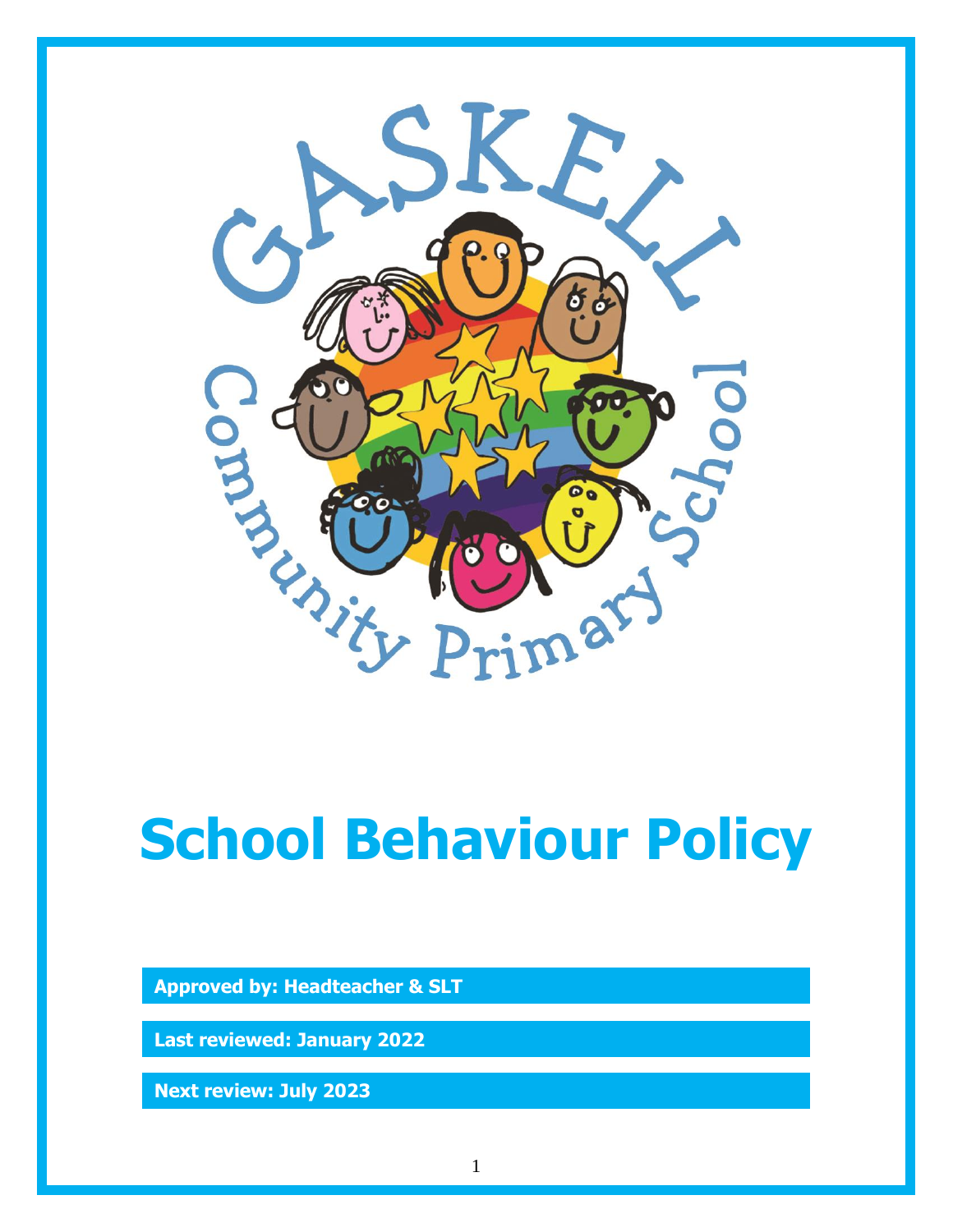## **Introduction**

It is our aim at Gaskell Primary School to create and maintain a secure, happy, calm and safe environment throughout the school, in which all children learn well, and staff deliver quality lessons. To support this, we have developed a whole school approach to encourage a high standard of behaviour set within an ethos of positive behaviour management.

This policy addresses both the promotion of positive behaviour, in accordance with our school's general aims and ethos, in relation to children's personal, social and moral development and prepares them for responsibilities of adult life. Good behaviour underpins effective learning, and encourages good personal and social skills for life into adulthood. We encourage positive behaviour through the teaching of PSHE, SMSC and our assembly themes.

We regard it to be a highly important aspect of children's education and development that they learn to behave well towards others and towards the community in which they live.

We expect pupils to adhere to high standards of behaviour, which contribute to effective learning, and to do their best in everything they attempt. Behaviour which, in any way, disrupts learning, is unacceptable in our school, and, through the constant promotion of positive behaviour, we seek to minimise, of not eliminate any such behaviour. Alongside this policy, we are an inclusive school and endeavour to meet the needs of all children, including those with emotional and behavioural difficulties.

## **Aims**

- To develop relationships based on a mutual respect between members of the schools inclusive community.
- To ensure everyone has a responsibility that learning is the priority and follow the rules and procedures of the school
- To develop in pupils a sense of self behavioural management and responsibility for their own actions
- To create a climate where everyone takes pride in, and has concern for, the school environment
- To encourage staff to have a whole school responsibility for the behaviour of all pupils at all times
- To promote a positive image of the school through contributing positively to the wider community
- To inform and cooperate with parents / carers about their child's positive or negative behaviour patterns to gain their support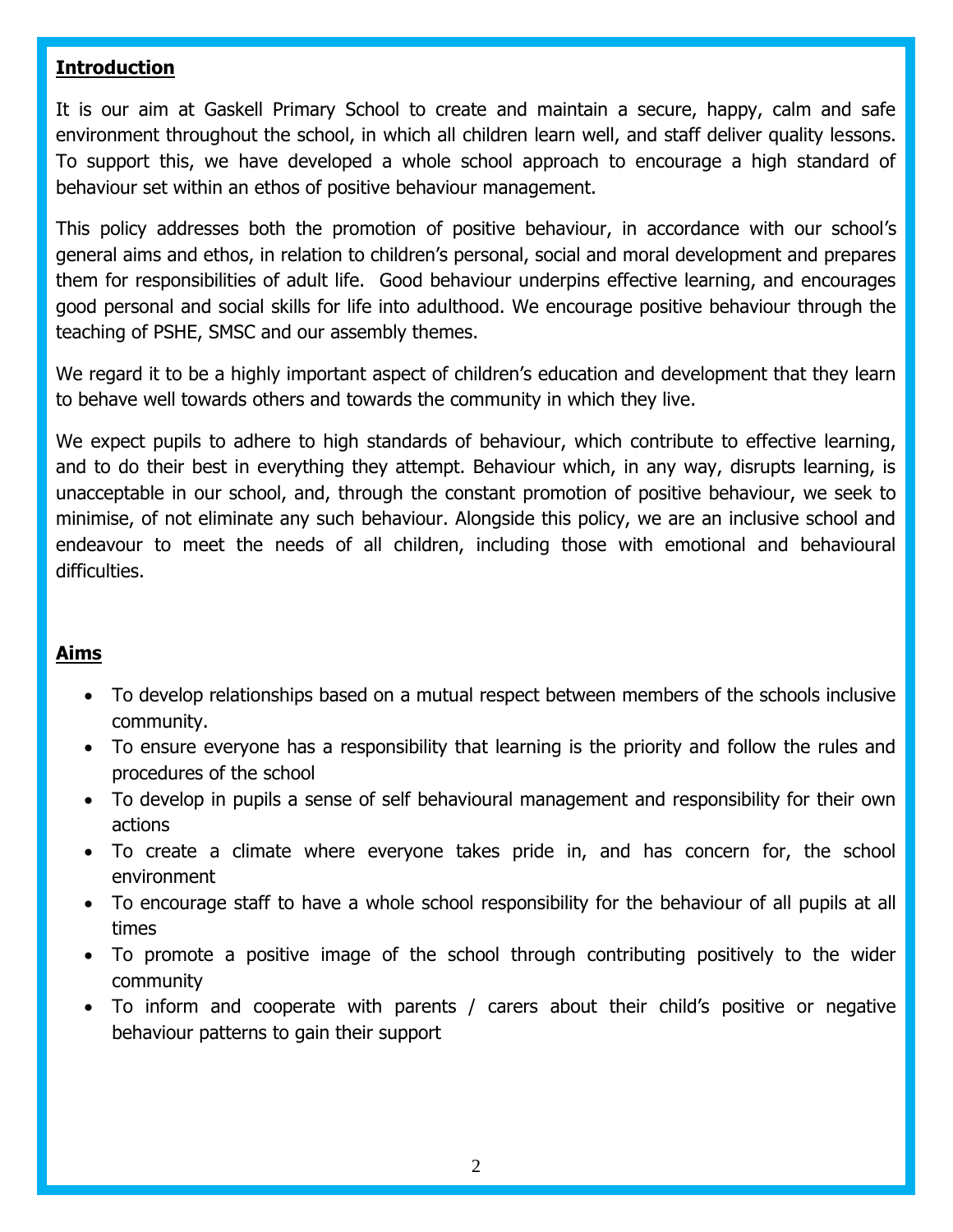## **The role of Staff**

Staff are responsible for:

- Implementing the behaviour policy consistently
- Modelling positive behaviour
- Providing a personalised approach to the specific behavioural needs of particular pupils
- Recording behaviour incidents (see appendix 3 for a behaviour log)

The senior leadership team will support staff in responding to behaviour incidents.

## **The Role of Parents**

Parents are expected to:

- Support their child in adhering to the pupil code of conduct
- Inform the school of any changes in circumstances that may affect their child's behaviour
- Discuss any behavioural concerns with the class teacher promptly

#### **Classroom management**

Teaching and support staff are responsible for setting the tone and context for positive behaviour within the classroom.

They will:

- Create and maintain a stimulating environment that encourages pupils to be engaged
- Display the pupil code of conduct or their own classroom rules (which will have been created with the children in each class each year)
- Develop a positive relationship with pupils, which may include:
	- $\circ$  Greeting pupils in the morning/at the start of lessons
	- o Establishing clear routines
	- $\circ$  Communicating expectations of behaviour in ways other than verbally
	- o Highlighting and promoting good behaviour
	- $\circ$  Concluding the day positively and starting the next day afresh
	- $\circ$  Having a plan for dealing with low-level disruption
	- o Using positive reinforcement

Where possible we feel that the emphasis with regard to behaviour management in school should be on the positive approach of encouragement and praise. The class rules will be agreed at the beginning of the year, in agreement with the children, and will be reviewed and updated during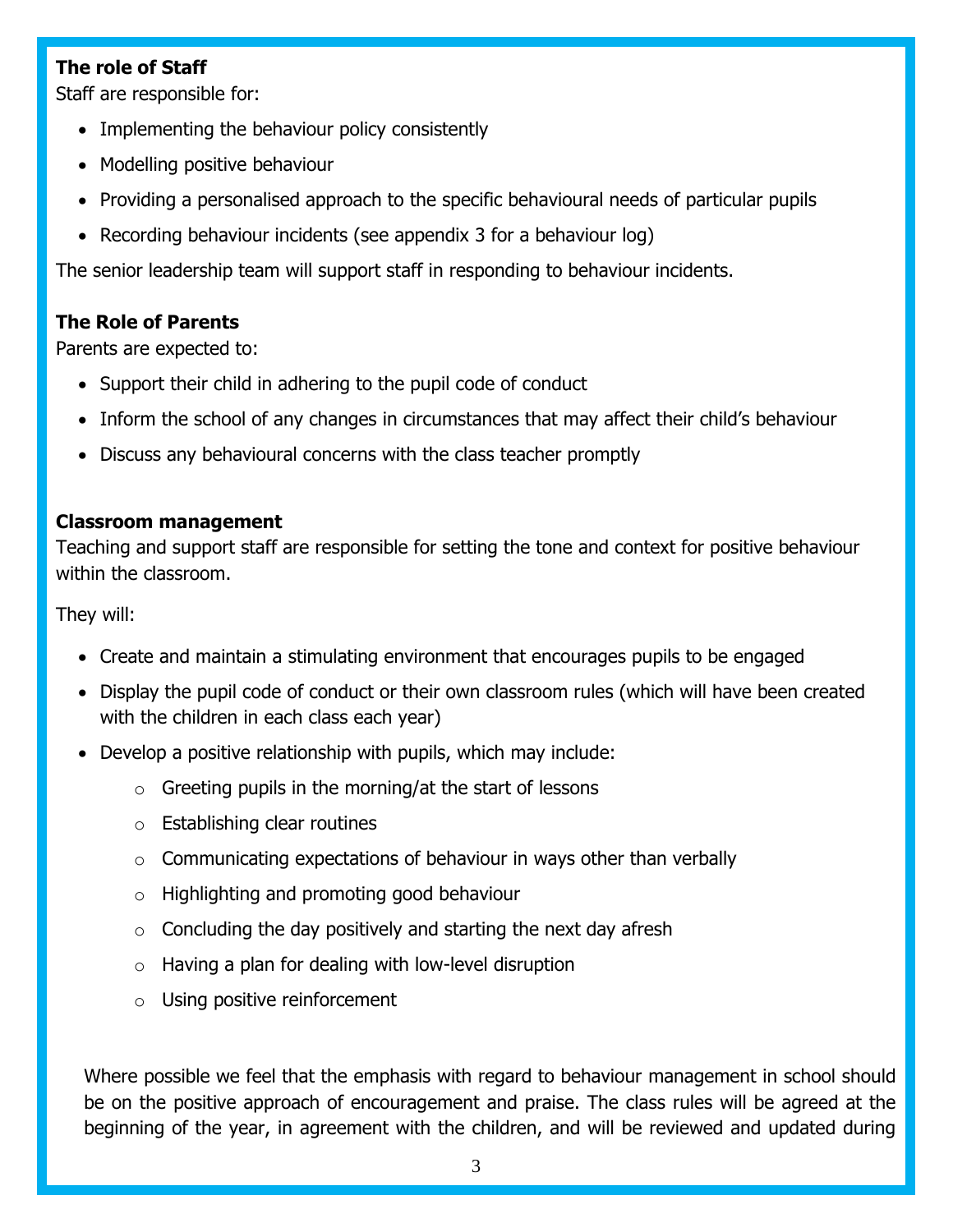the year if required. The usual practice of praise for good work and behaviour, which is an important part of our professional role will continue. Staff are free to develop their own 'Rewards and sanctions' systems but the **Traffic Light System** should be operated in every classroom from Year 1 onwards. EYFS and nursery have their own age appropriate rewards and sanctions which include a brief time out on a thinking chair.

## **THE TRAFFIC LIGHT SYSTEM**

- **All children start each lesson / day on the Green traffic light**
- **Child moves to Amber** if tactics employed by the teacher, following the level of distraction, have not worked and the child has been spoken to **more than a couple** of times.
- If the behaviour improves, the child returns to **Green**
- **Child moves from Amber to Red** if poor behaviour continues. The child will then sit on the 'time out' system- the time allocated is age appropriate and a visual timer will be used to allow the child to recognise the amount of time they will be required to have.
- If the behaviour continues after this, the phase leader needs to be called to remove the child from the class
- Any child persistently going on **Amber or Red** should be logged on the school's **CPOMS SYSTEM**
- The Inclusion Lead (DHT) will monitor CPOMS and put necessary action in place in consultation with the head teacher and class teacher

If children reach red on the traffic lights, they must be taken by a member of staff to the Key Stage Leader or Deputy Head Teacher if they are not available.

## **Rewards and Sanctions:**

Positive behaviour will be rewarded with:

- Praise
- House Points
- Letters or phone calls home to parents
- Special responsibilities/privileges
- Individual class reward systems e.g. raffle tickets / marbles etc

The school may use one or more of the following sanctions in response to unacceptable behaviour:

- A verbal reprimand
- Sending the pupil out of the class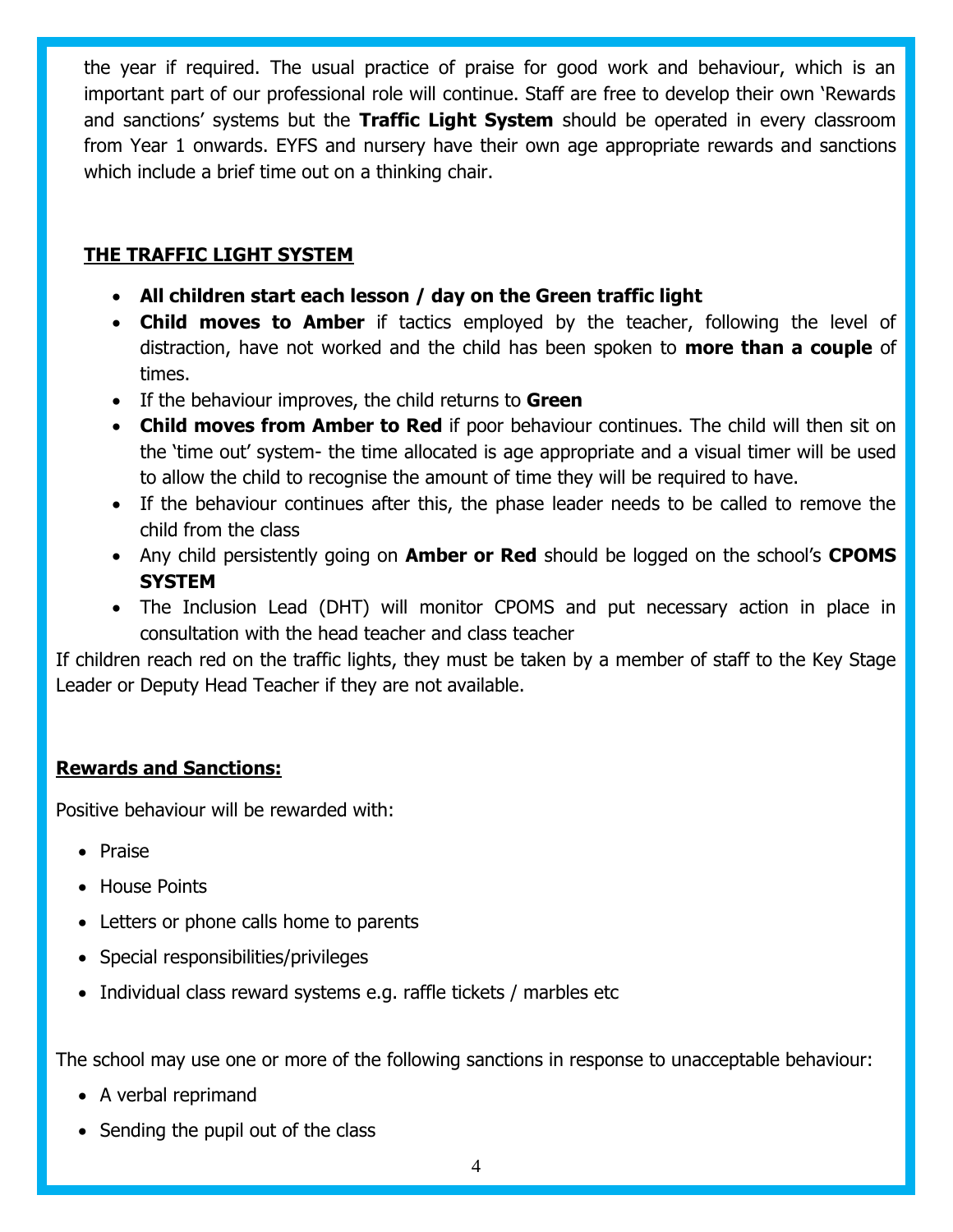- Expecting work to be completed at home, or at break or lunchtime
- Staying in at break or lunchtime
- Referring the pupil to a senior member of staff
- Letters or phone calls home to parents
- Agreeing a behaviour contract
- An individual behaviour Pupil Passport

# **Lunch Time and Play Time**

On the playground we expect the same standard of behaviour as in the school building. The school operates a stepped system that allows children to correct negative behaviour.

- Child is given a warning and the reason explained
- Child is asked to play in a different part of the playground or away from a certain person
- Time out is given on the wall for 5 minutes to consider how to change the behaviour.
- Child is sent to their phase leader

# **Special Educational Needs**

When a child is on the Special Educational Needs register for displaying poor behaviour, the procedure for dealing with that child may differ to our traffic light procedure. The alternative procedure will be formed in agreement with the child, their parents and the relevant school staff. The procedure will be clearly explained to all those who might have contact with the child in school.

## **Incidents of a serious nature**

Incidents of a serious nature (e.g. aggression, violence, racism) will bypass the above system and will immediately be referred to and dealt with by the head teacher or senior staff in their absence.

# **Use of Physical Intervention**

All children have the right to feel safe and secure in their surroundings. For a very small number of children, the use of safe physical intervention may be needed. Key members of school staff have the power to use reasonable force to prevent pupils causing injury to themselves, to others, or damaging property. The SLT and other key members of staff follow the positive handling approach and staff receive up to date training to embed de-escalation strategies and prevent the need for physical intervention. For the very few children who are seen as 'at risk', they are assessed by the class teacher and SENCO and if deemed appropriate these staff will liaise with parents to produce an Individual Positive Handling Plan. The need to use physical intervention is recorded and reviewed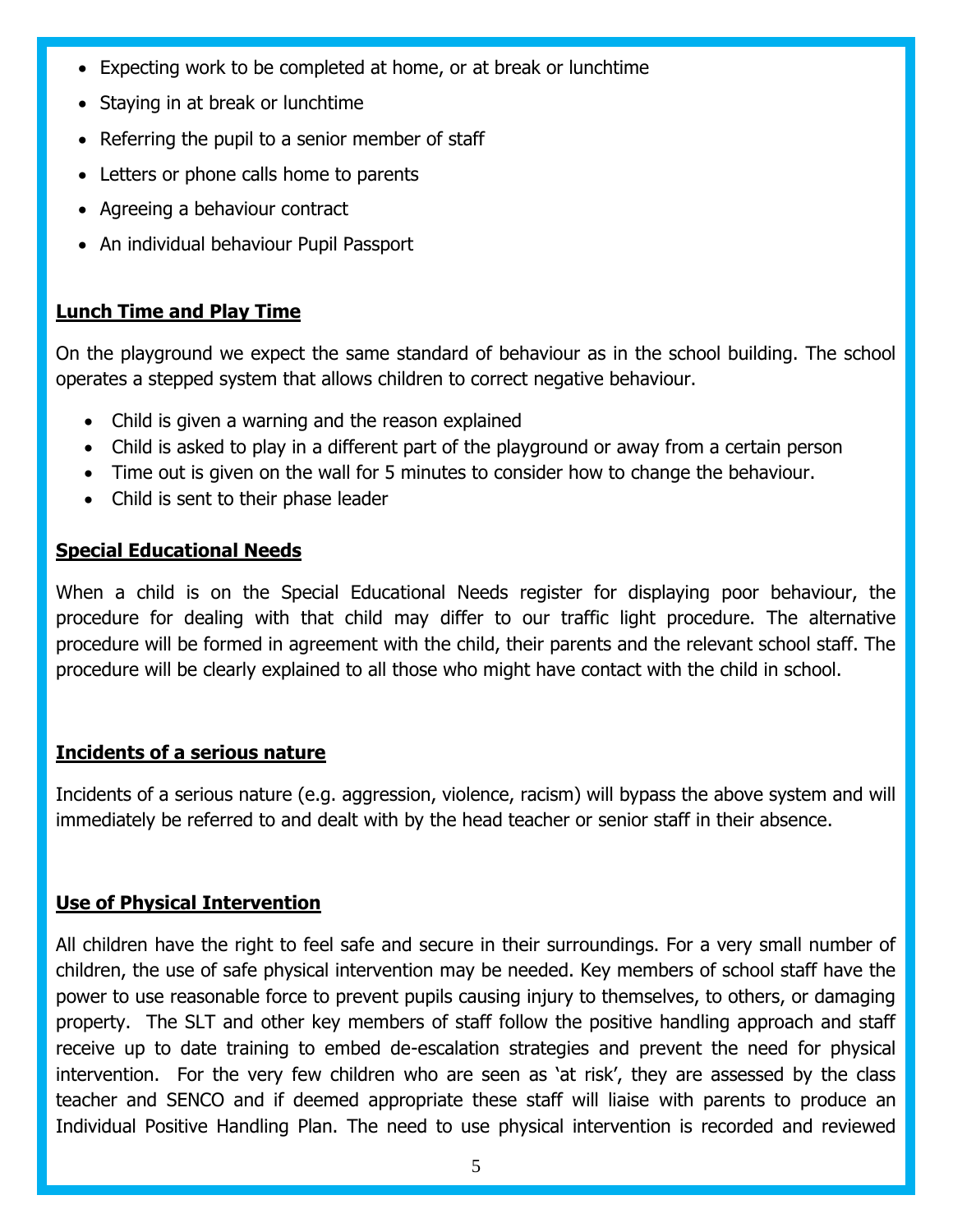regularly to identify any trends or issues that may be contributing to unsafe behaviour. The school uses the expertise of Aspire Behavioural Support) for individual cases if needed. (Also see the school's Challenging Behaviour Policy)

## **Malicious allegations**

Where a pupil makes an accusation against a member of staff and that accusation is shown to have been malicious, the Head Teacher will discipline the pupil in accordance with this policy.

Please refer to our safeguarding policy for more information on responding to allegations of abuse.

The Head Teacher will also consider the pastoral needs of staff accused of misconduct.

# **Bullying**

| <b>Type of bullying</b>   | <b>Definition</b>                                                                                                                                                                      |
|---------------------------|----------------------------------------------------------------------------------------------------------------------------------------------------------------------------------------|
| Emotional                 | Being unfriendly, excluding, tormenting                                                                                                                                                |
| Physical                  | Hitting, kicking, pushing, taking another's belongings, any<br>use of violence                                                                                                         |
| Racial                    | Racial taunts, graffiti, gestures                                                                                                                                                      |
| Sexual                    | Explicit sexual remarks, display of sexual material, sexual<br>gestures, unwanted physical attention, comments about<br>sexual reputation or performance, or inappropriate<br>touching |
| Direct or indirect verbal | Name-calling, sarcasm, spreading rumours, teasing                                                                                                                                      |
| Cyber-bullying            | Bullying that takes place online, such as through social<br>networking sites, messaging apps or gaming sites                                                                           |

## **Fixed – term and permanent exclusions**

We are an inclusive school and do not wish to exclude any child, even when they exhibit serious behavioural difficulties. We will take every reasonable step to ensure that exclusions are avoided. However, in extreme cases, it may be necessary to exclude.